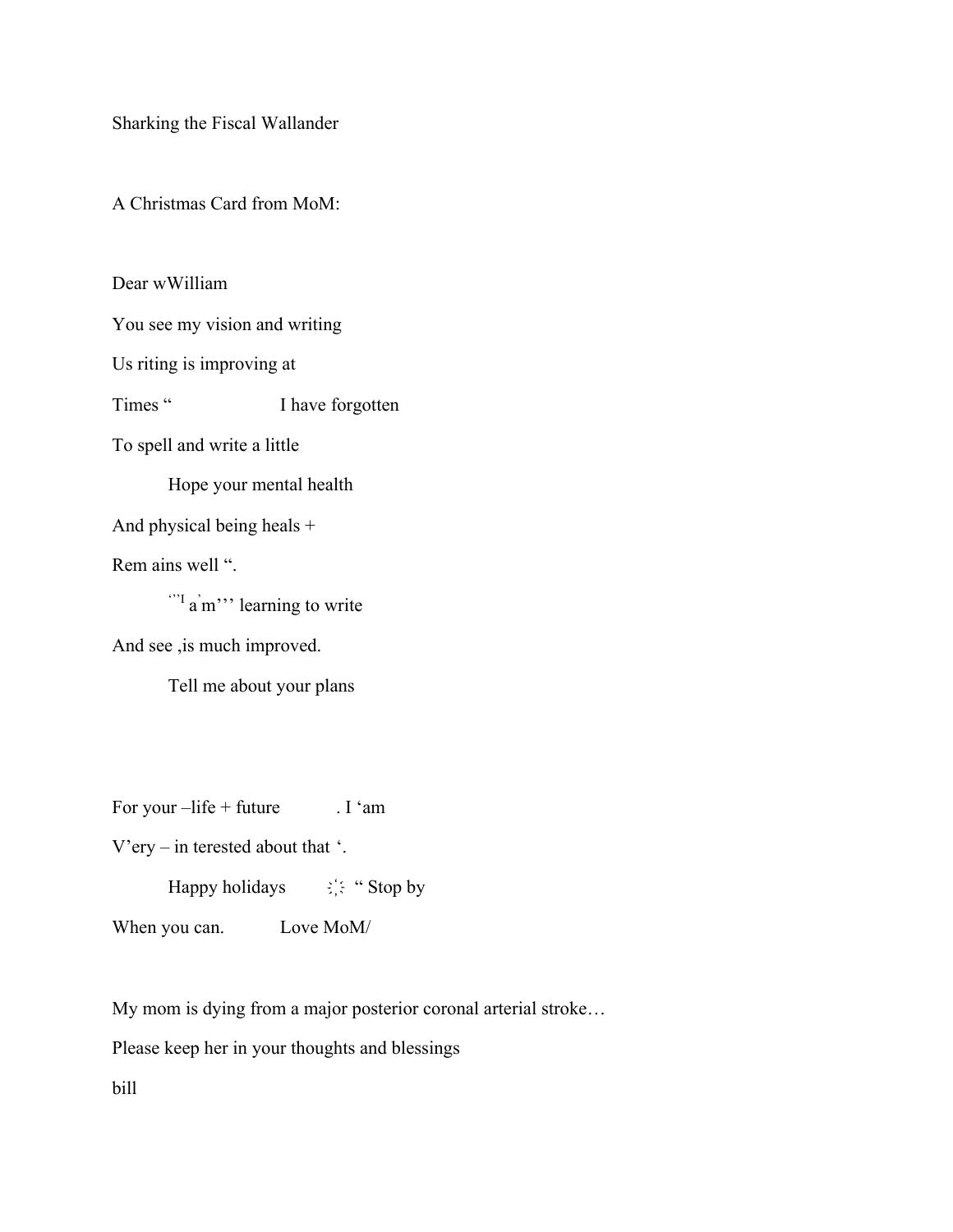Now for that Wall-ander from the sun

A Touche' of a NEWSe'… Downton Abby a BBC brackish Water

This is very important so don't get confused now…

There are three forms of money in this world of ours Tics, Tacs, and Pips.

I'm a fan of Pips…so that's where this is going from here on out.

Like most there is diversification in their portfolios. In the US most of those portfolios are locked into place in the stock markets…NYSE and such are just that Tics and Tacs… what about the Pips…

Locked diversification is the issue at hand when it comes down to the US fiscal cliff. Prior to the Obama speech in Minnesota, the IMF warned of the draw down in the valuation of the dollar.

Remember this fiscal cliff is a Milestone… 5 years after the 2007 decimalization of the Dollar… the testing portion is done and the reverberation is tenure down the road… quant, quant, quant that sentence.

Think think think Pips folks cause that is where the draw down will be at War in this battle against locked investment streams in the River. Chilton's "Massive Passives"… quant, quant, quant the FX into your near and far futures…

Down, Down, Down the Dollar will go…

Riding that wave is the surfers dream... Pip by Pip by Pip... every second of our lives is lived for that golden Pip, period. If your dream is a 50 Pip spread… your wife's shoes just got wet, go buy her another pair with the money you will make off this newsy.

Christine says beware like the proverb… Caveot Emptor. Another WRDS don't buy into the bullish shit, period.

When a Pip goes down, it is a sell. Sell that Mf into infinity and beyond cause it will drop like a rock. Look at the Modeling in predictive EA's because its true baby it is so true.

The FED will inject liquidity to offset the devaluation right after the IMF hits the market so freekin frackish that the shale will wonder what's above it.

The injections will(IMF first) drive the good ole' boy dollar through the floor while the FED tries to pick up its shirt coats with deals from the likes of AT+T, PG+E, and GMAC all trying to save the Prudential Rock that insures there back half with locked Maker: Pip deals.